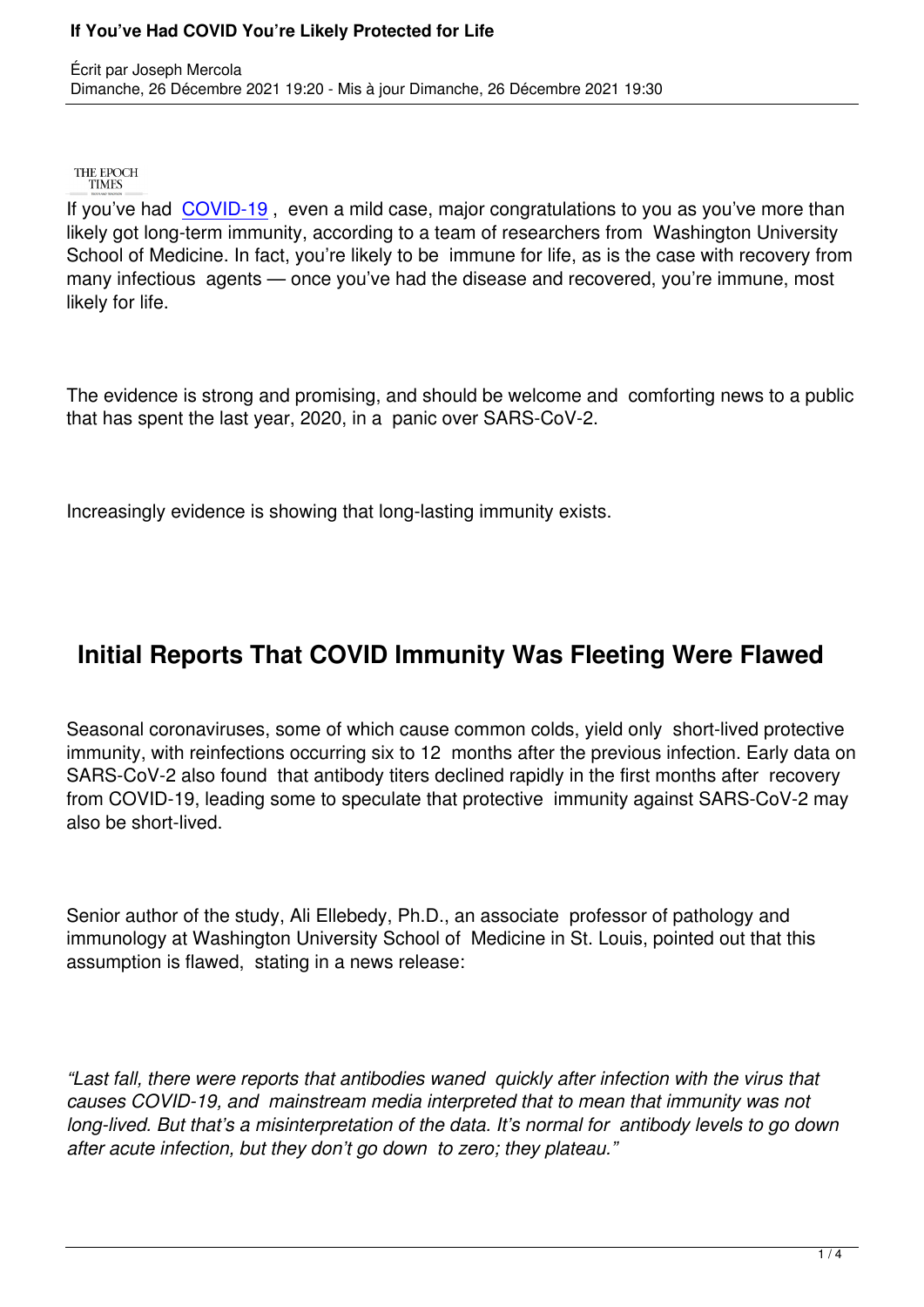### **If You've Had COVID You're Likely Protected for Life**

The researchers found a biphasic pattern of antibody concentrations against SARS-CoV-2, in which high antibody concentrations were found in the acute immune response that occurred at the time of initial infection.

The antibodies declined in the first months after infection, as should be expected, then leveled off to about 10% to 20% of the maximum concentration detected. In a commentary on the study, Andreas Radbruch and Hyun-Dong Chang of the German Rheumatism Research Centre Berlin explained:

*"This is consistent with the expectation that 10–20% of the plasma cells in an acute immune reaction become memory plasma cells, and is a clear indication of a shift from antibody production by short-lived plasma cells to antibody production by memory plasma cells. This is not unexpected, given that immune memory to many viruses and vaccines is stable over decades, if not for a lifetime."*

When a new infection occurs, cells called plasmablasts provide antibodies, but when the virus is cleared, longer lasting memory B cells move in to monitor blood for signs of reinfection.

Bone marrow plasma cells (BMPCs) also exist in bones, acting as "persistent and essential sources of protective antibodies." According to Ellebedy, "A plasma cell is our life history, in terms of the pathogens we've been exposed to," and it's in these long-lived BMPCs were immunity to SARS-CoV-2 resides.

# **Long-Term Immunity Likely After COVID-19 Infection**

For the study, blood samples were collected from 77 people who had recovered from COVID-19, about one month after the onset of symptoms; most had experienced mild cases. Additional blood samples were collected three more times at three-month intervals to track antibody production; memory B cells and bone marrow were also collected from some of the participants.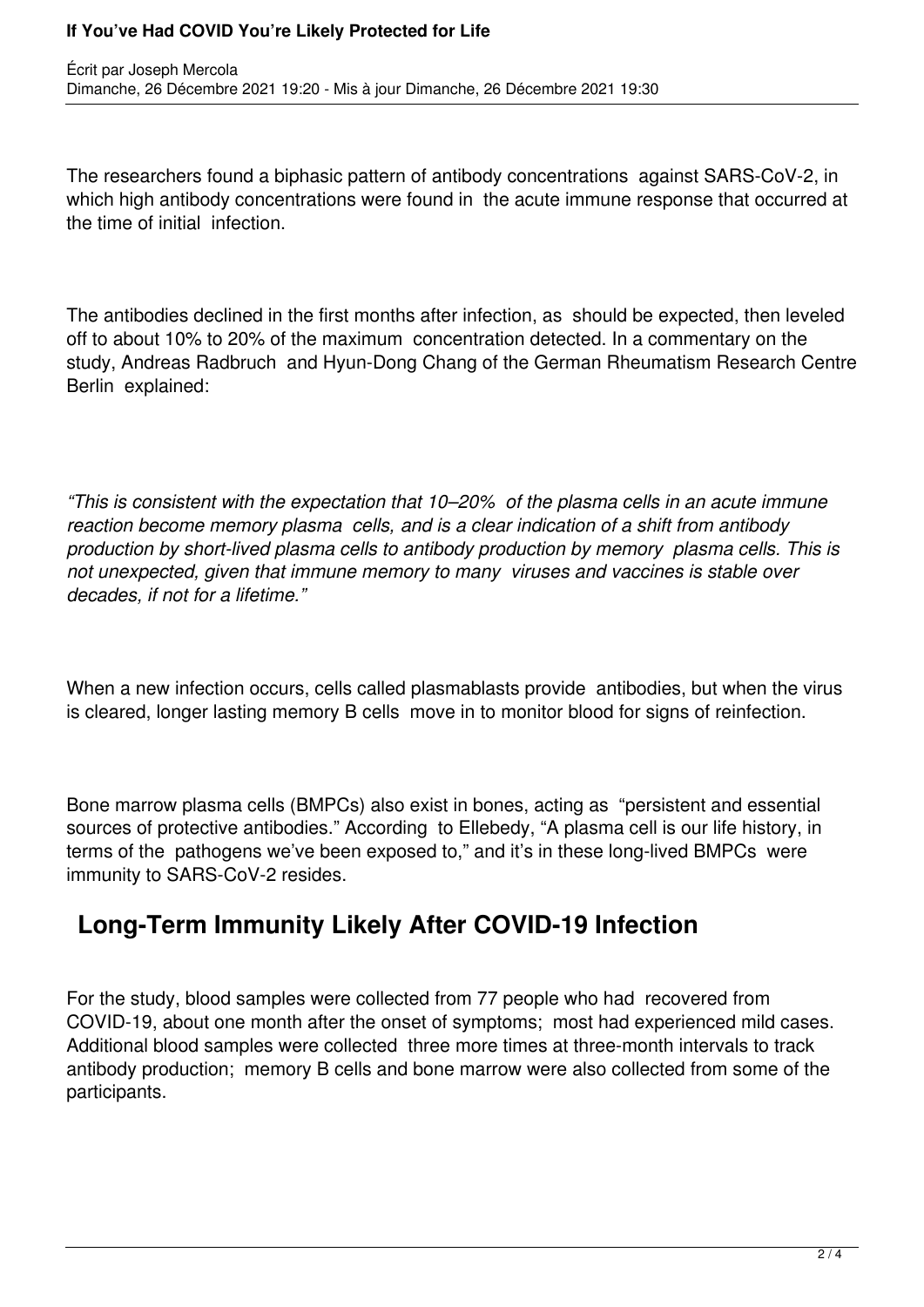### **If You've Had COVID You're Likely Protected for Life**

Levels of anti-SARS-CoV-2 spike protein (S) antibodies declined rapidly in the first four months after infection, then slowed over the next seven months. The most exciting part of the research is that, at both seven months and 11 months after infection, most of the participants had BMPCs that secreted antibodies specific for the spike protein encoded by SARS-CoV-2.

The BMPCs were found in amounts similar to those found in people who had been vaccinated against tetanus or diphtheria, which are considered to provide long-lasting immunity.

"Overall, our data provide strong evidence that SARS-CoV-2 infection in humans robustly establishes the two arms of humoral immune memory: long-lived BMPCs and memory B cells," the researchers noted. This is perhaps the best available evidence of long-lasting immunity, Radbruch and Chang explained, because this immunological memory is a distinct part of the immune system that's essential to long-term protection, beyond the initial immune response to the virus:

*"In the memory phase of an immune response, B and T cells that are specific for a virus are maintained in a state of dormancy, but are poised to spring into action if they encounter the virus again or a vaccine that represents it. These memory B and T cells arise from cells activated in the initial immune reaction.*

*The cells undergo changes to their chromosomal DNA, termed epigenetic modifications, that enable them to react rapidly to subsequent signs of infection and drive responses geared to eliminating the disease-causing agent.*

*B cells have a dual role in immunity: they produce antibodies that can recognize viral proteins, and they can present parts of these proteins to specific T cells or develop into plasma cells that secrete antibodies in large quantities.*

*About 25 years ago, it became evident that plasma cells can become memory cells themselves, and can secrete antibodies for long-lasting protection. Memory plasma cells can be maintained for decades, if not a lifetime, in the bone marrow. "*